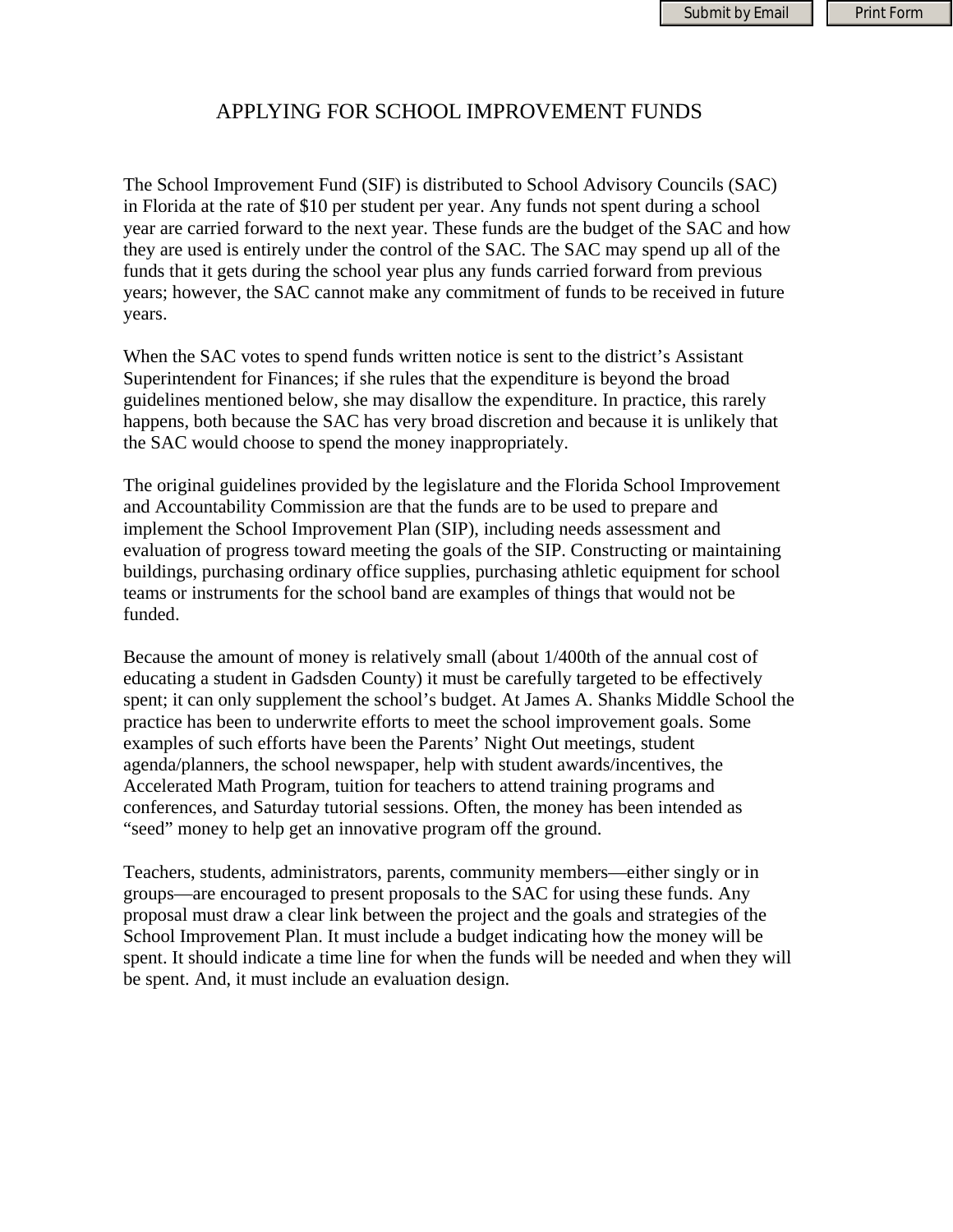## SHANKS MIDDLE SCHOOL APPLICATION FOR SCHOOL IMPROVEMENT FUNDS

| Title of proposed project:                               |  |
|----------------------------------------------------------|--|
| <b>Applicant(s):</b>                                     |  |
| Specific goals of the SMS SIP addressed by this project: |  |
|                                                          |  |
|                                                          |  |
|                                                          |  |
| Objectives of the SMS SIP addressed by this project:     |  |

**Strategies of SMS SIP addressed by this project:** 

**Target audience (Who will be served? How many?):**

**Budget** (**attach itemized list with specific amounts for each category**).

Materials, supplies, software

Transportation, travel \_\_\_\_\_\_\_\_\_\_\_\_\_\_\_

Tuition, registration admission fees, etc...

If the project cannot be fully funded, but some of the objectives be reached for less money, please submit an alternative budget.

## **Total amount Requested \_\_\_\_\_\_\_\_\_\_\_\_\_\_\_**